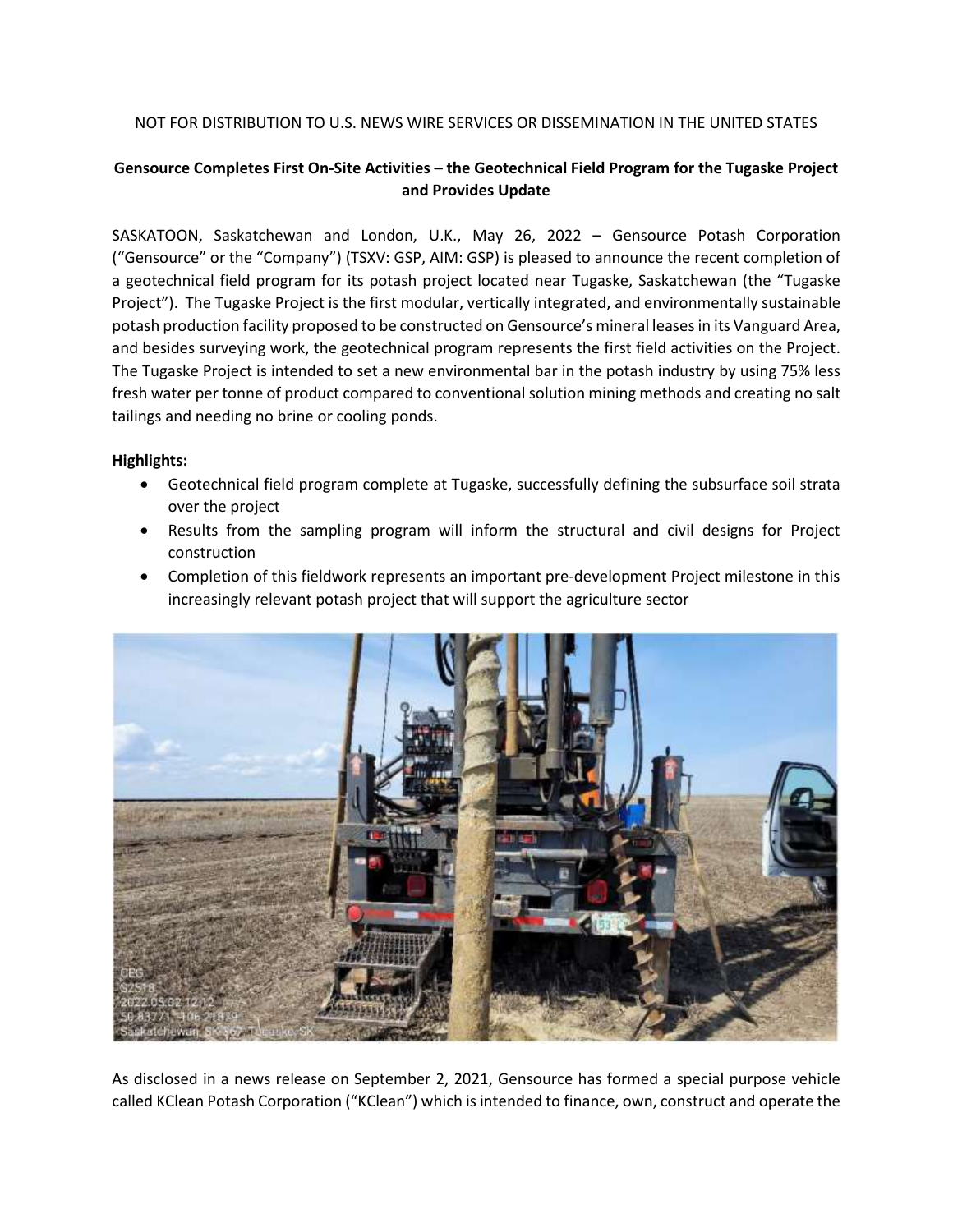Tugaske Project. KClean is currently wholly-owned by Gensource but is anticipated to be partially owned by HELM AG and its North American subsidiary, HELM Fertilizer Corp. (collectively, "HELM") following final equity investments in KClean by Gensource and HELM. KClean has engaged Clifton Engineering Group ("CEG") as the geotechnical consultant for the Tugaske Project. CEG and its subcontractor, Earth Drilling Ltd., have completed the field work component of the geotechnical investigation - collecting over 50 borehole samples totalling over 330 meters of drilling. Overall site management for the geotechnical investigation was led by the Tugaske Project's general construction partner, South East Construction, and technical oversight was provided by the Tugaske Project's engineering consulting partner, Engcomp.

The purpose of the geotechnical work is to define the subsurface soil strata, including material properties and existing conditions, for locations selected for construction of the plant site and wellfield area. CEG will perform laboratory testing and analysis on the samples collected and provide recommendations for several civil and structural related design elements of the Tugaske Project, for example building and equipment foundations, access roads, site rail, buried pipelines, etc.

"*We are pleased with the safe and speedy completion of the field work component undertaken so far for the Tugaske Project*", commented Mike Ferguson, President & CEO of Gensource. "*This is a key step in providing our technical team with the field information required to complete their detailed civil and structural designs, which allow us to proceed with the necessary construction licensing for the first elements of the Tugaske Project. The Tugaske Project is proceeding as expeditiously as we can advance it.*" In addition, Mike Ferguson said, "*As disclosed in a news release on September 23, 2021, the Company has already secured at \$C 280 million Senior Debt Facility from its two mandated joint lead debt arrangers, KfW IPEX-Bank and Société Générale as well as a \$C 50 million equity commitment from the Project's offtaker, Helm. Over the past months, Gensource has been extremely active in the equity financing of the Tugaske Project. That effort is the highest priority of the Company and progress is being made, even in spite of the extremely difficult current public market environment. Management believes that the Tugaske Project represents one of the fastest paths to new potash production at an estimated two years to first product while showing strong anticipated economic performance (see the Company's publicly available NI-43-101 Technical Report available on sedar.com).*"

The integrated project delivery team comprising KClean, Engcomp, and South East Construction, continue to progress with engineering, procurement, regulatory and permitting, and construction readiness tasks, preparing the Tugaske Project for the ramp-up to full execution once equity financing is complete. The work and services being performed in this current phase is referred to as "Bridge Engineering". Besides beginning site definition work for the plant site area, another goal of the Bridge Engineering phase is to finalize, to the extent possible, the main contracts for the Tugaske Project, those being: the contract to provide the full process plant equipment package; the site energy system and the full electrical and instrumentation system, and; the cavern drilling and development contract.

**For further information on Gensource Potash, please contact:**

| <b>Gensource Potash Corporation</b><br>Mike Ferguson – President & CEO | +1-306-974-6414      |
|------------------------------------------------------------------------|----------------------|
| <b>Strand Hanson Limited (Nominated &amp; Financial Adviser)</b>       | +44 (0) 20 7409 3494 |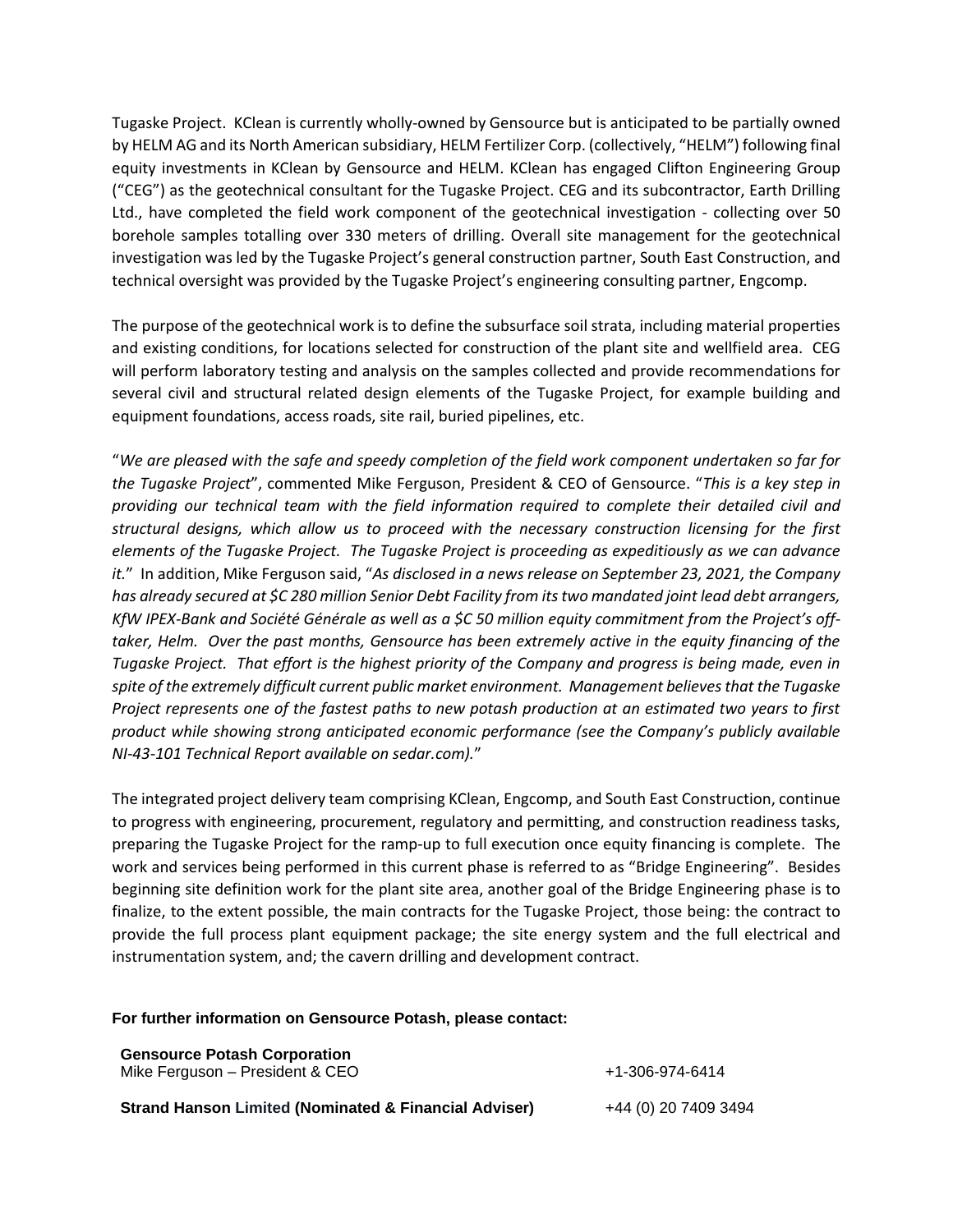Ritchie Balmer / Rory Murphy / Charles Hammond

**Peel Hunt LLP (Broker)**  $+44$  (0) 20 7418 8900 Ross Allister / David McKeown / Georgia Langoulant

**Camarco (Financial PR)** +44 (0) 20 3757 4997

Gordon Poole / Charlotte Hollinshead / Lily Pettifar

For any press enquiries please contact us on **gensource@camarco.co.uk**

Further information on Gensource Potash Corporation can be found at [www.gensourcepotash.ca](http://www.gensourcepotash.ca/) Follow us on twitter **@GensourcePotash**

### **About Gensource**

Gensource is a fertilizer development company based in Saskatoon, Saskatchewan and is on track to become the next fertilizer production company in that province. With a modular and environmentally leading approach to potash production, Gensource believes its technical and business model will be the future of the industry. Gensource operates under a business plan that has two key components: (1) vertical integration with the market to ensure that all production capacity built is directed, and pre-sold, to a specific market, eliminating market-side risk; and (2) technical innovation which will allow for a modular and economic potash production facility, that demonstrates environmental leadership within the industry, producing no salt tailings, therefore eliminating decommissioning risk, and requiring no surface brine ponds, thereby removing the single largest and negative environmental aspect of potash mining.

## **Neither the TSX Venture Exchange nor its Regulation Services Provider (as that term is defined in the policies of the TSX Venture Exchange) accepts responsibility for the adequacy or accuracy of this release.**

#### Caution Regarding Forward-Looking Statement

This news release may contain forward looking information and Gensource cautions readers that forward- looking information is based on certain assumptions and risk factors that could cause actual results to differ materially from the expectations of Gensource included in this news release. This news release includes certain "forward-looking statements", which often, but not always, can be identified by the use of words such as "believes", "anticipates", "expects", "estimates", "may", "could", "would", "will", or "plan". These statements are based on information currently available to Gensource and Gensource provides no assurance that actual results will meet management's expectations.

Forward looking statements include estimates and statements with respect to Gensource's future plans, objectives or goals, to the effect that Gensource or management expects a stated condition or result to occur, including any offering of securities by Gensource. Since forward-looking statements are based on assumptions and address future events and conditions, by their very nature they involve inherent risks and uncertainties. Actual results could differ materially from those currently anticipated in such statements for many reasons such as: failure to complete an offering of securities; failure to finance the Tugaske Project or other projects on terms which are economic or at all; failure to settle a definitive joint venture agreement with a party and advance and finance the Tugaske Project; changes in general economic conditions and conditions in the financial markets; the ability to find and source offtake agreements; changes in demand and prices for potash; litigation, legislative, environmental and other judicial,